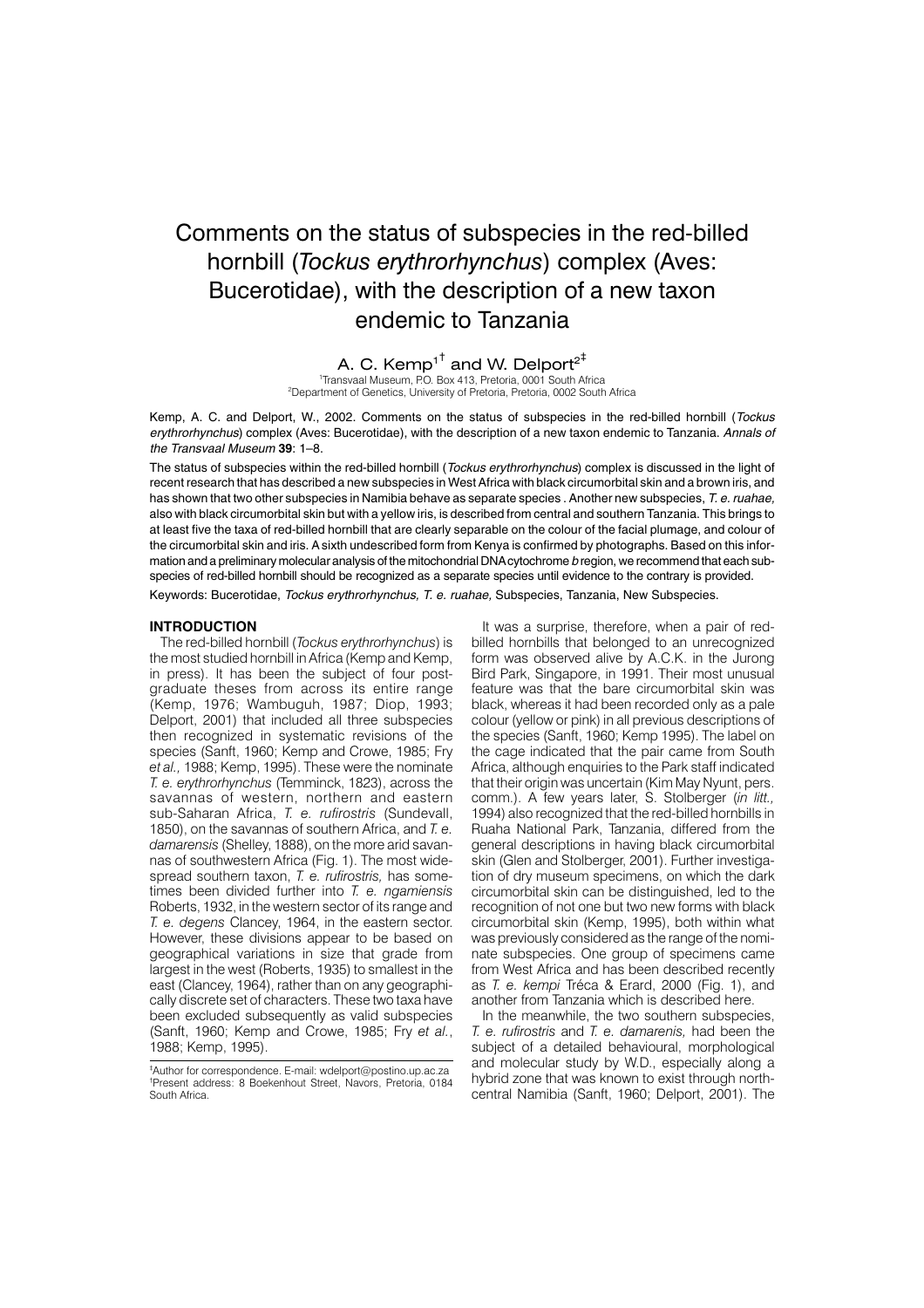

**Fig. 1**

Map of sub-Saharan Africa showing the distribution of each of the five discrete taxa of red-billed hornbill. **1**, North African red-billed hornbill T. (erythrorhynchus) erythrorhynchus; **2**, Southern African red-billed hornbill T. (e.) rufirostris, including **2a**, T. e. ngamiensis and **2b**, T. e. degens; **3**, Damaraland red-billed hornbill T. (e.) damarensis; **4**, West African red-billed hornbill Tockus (e.) kempi; and **5**, Tanzanian red-billed hornbill T. (e.) ruahae. The asterix indicates the location of the Samburu National Park, Kenya, where a sixth, undescribed taxon has been recorded photographically. The inset shows the outline of Tanzania with some individual distribution records marked for T. (e.) ruahae (solid circles) and T. (e.) erythrorhynchus (open circles).

results of this study indicated that the two subspecies behaved as good species and it was recommended that they should be recognized as such in future (Delport, 2001; Delport *et al.,* in press).

In this paper we aim to describe the new taxon of black-faced, red-billed hornbill from Tanzania and to recommend (supported by preliminary molecular results) that each subspecies of red-billed hornbill be recognized as a full species until further evidence to the contrary is presented.

### **RED-BILLED HORNBILL TAXONOMY**

The three previously recognized subspecies of the red-billed hornbill have already been described in detail in various publications (Sanft, 1960; Fry *et al.*, 1988; Kemp and Crowe, 1985; Kemp, 1995; Delport, 2001). Recently, the nominate subspecies *T. e. erythrorhynchus,* within which the two newly recognized black-faced forms have been discovered, was also reviewed in detail (Tréca and Erard, 2000). This was necessary to accommodate the first of these new taxa, *T. e. kempi,* and to designate a new type specimen for *T. e. erythrorhynchus,*

*sensu stricto,* from within its newly restricted range (Tréca and Erard, 2000). *T. e. kempi* extends from Senegal eastwards to Mali, the nominate taxon, *sensu stricto,* from Mali eastwards to Somalia and south to northeastern Tanzania, while so far the new taxon described below has been recorded only from central and southern Tanzania (Fig. 1).

These three northern taxa are apparently separated from the southern *T. e. rufirostris,* by areas of tall miombo or *Brachystegia* woodland in northern Malawi and northeastern Zambia. *T. e. rufirostris* extends south from this woodland to northern South Africa and east to northern Namibia and southern Angola (Fig. 1). In northwestern Namibia, its distribution adjoins the restricted range of *T. e. damarensis,* with a narrow zone where they meet, coexist sympatrically and sometimes hybridize (Sanft, 1960; Delport 2001; Fig. 1).

The most obvious differences between adults of each of the subspecies are in the colours of the facial feathers (streaked with grey or pure white), iris (yellow or dark brown) and bare circumorbital skin (pale pink/yellow or black) (Table 1). The new taxon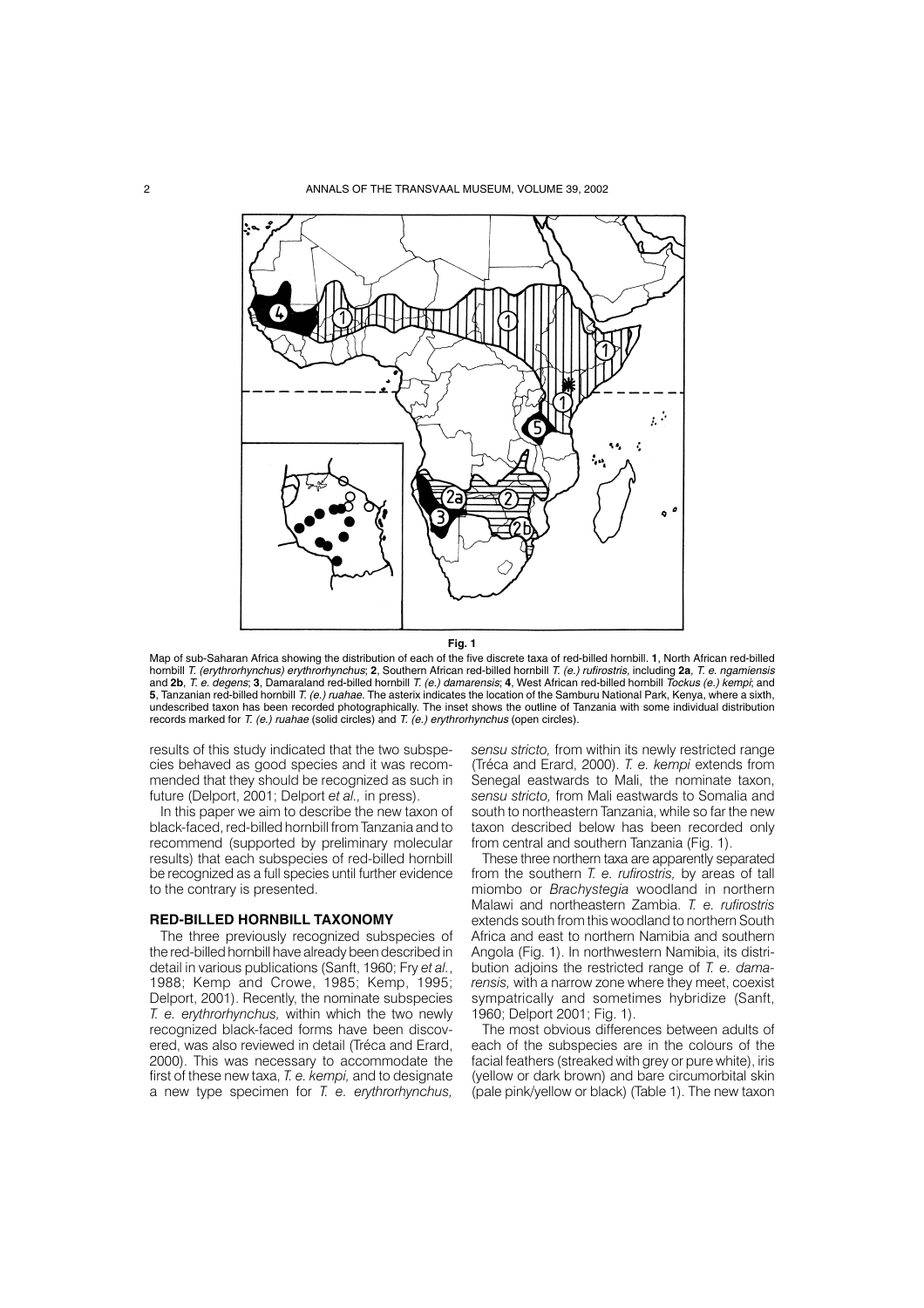| THE DASIC COIOUT AIN SIZE UNTERFICES DEIWEEH THE UESCHDEU 18X4 OF FEU-DIJIEU HOFHDIJI. |                    |               |                |                                              |  |  |  |
|----------------------------------------------------------------------------------------|--------------------|---------------|----------------|----------------------------------------------|--|--|--|
| Taxon                                                                                  | Facial<br>feathers | Eve<br>colour | Skin<br>colour | Male wing length<br>mean (range, sample), mm |  |  |  |
| T. e. kempi, West Africa                                                               | White              | <b>Brown</b>  | <b>Black</b>   | 179 (171–185, $n = 40$ ) <sup>a</sup>        |  |  |  |
| T. e. erythrorhynchus, North Africa                                                    | White              | <b>Brown</b>  | Pink           | 179 (172–189, $n = 16$ ) <sup>a</sup>        |  |  |  |
| T. e. erythrorhynchus, East Africa                                                     | White              | <b>Brown</b>  | Pink           | 183 (170–192, $n = 35$ ) <sup>a</sup>        |  |  |  |
| New Tanzanian taxon, T. e. ruahae                                                      | White              | Yellow        | <b>Black</b>   | 178 (170–185, $n = 7$ ) <sup>b</sup>         |  |  |  |
| T. e. ngamiensis, Southwest Africa                                                     | Grev               | Yellow        | Pink           | 195 (194–195, $n = 2$ ) <sup>c</sup>         |  |  |  |
| T. e. rufirostris, Southern Africa                                                     | Grev               | Yellow        | Pink           | 188 (177–202, $n = 32$ ) <sup>d</sup>        |  |  |  |
| T. e. degens, Southeast Africa                                                         | Grev               | Yellow        | Pink           | 172 (166–179, $n = 10$ ) <sup>e</sup>        |  |  |  |
| T. e. damarensis, Southwest Africa                                                     | White              | <b>Brown</b>  | Pink           | 195 (186–203, $n = 13$ ) <sup>d</sup>        |  |  |  |

**Table 1**<br>The basic colour and size differences between the described taxa of red-billed hornbill.

Measurements taken from: <sup>a</sup>Tréca and Erard (2000); <sup>b</sup>Kemp (1995), this paper;<br>°Roberts (1935); d Sanft (1960), Kemp (1995); e Clancey (1964).

from Tanzania, described below, has a yellow iris combined with black circumorbital skin. Juvenile birds of all subspecies are excluded from the sample since they all have some grey feathers on the face and neck, a brown iris and pale pink circumorbital skin.

### **MATERIAL AND METHODS**

### Specimens and sightings

An adult male and female red-billed hornbill, but not members of a mated pair, were collected by Robert Glen just outside the southern boundary of the Ruaha National Park, Tanzania. These specimens are described here in detail. The male is designated as the type specimen and together they form the type series that is housed in the Transvaal Museum, Pretoria, South Africa. Other specimens, preserved as dried study skins in natural history museums, have been examined and measured wherever possible by A.C.K. (using the methods of Sanft, 1960; Tréca and Erard, 2000), or else examined by the resident curators for dark or light circumorbital skin and, where noted on the label, for iris colour and collecting locality. The series of redbilled hornbills in the following museums have been examined: Transvaal Museum (TM), Durban Natural Science Museum (DNSM), American Museum of Natural History (AMNH), British Museum (Natural History) (BMNH), Naturhistorische Museum Wien (NMW), National Museum of Kenya (NMK), Museum Alexander Koenig, Bonn (MAK), Zoologisches Museum der Humboldt-Universität zu Berlin (ZMB), Los Angeles County Museum (LACM) and the Royal Museum of Scotland, Edinburgh (RMS).

An appeal for sightings, photographs and sound or video recordings of red-billed hornbills from anywhere in Africa was also sent out for publication in various general bird-watching magazines in 1992

(e.g. Kemp, 1992, in *Scopus,* and also to *Malimbus, Birding World, Birdwatching* and *Dutch Birding*). All records received from readers of these magazines were then examined for any information that determined both taxonomic identification and geographical location.

### Preliminary molecular analyses

The aim of the analyses was to determine if genetic differences between subspecies of redbilled hornbills were equivalent to those between recognized species of other birds. Fresh blood samples were obtained from *T. e. rufirostris* and *T. e. damarensis,* and from the closely related Monteiro's hornbill *T. monteiri* (Hartlaub, 1865), as an outgroup (Kemp, 1994; Delport, 2001). These samples were stored at 4°C in a blood storage buffer (0.1 M Tris-HCl, 0.04 M EDTA Na<sub>2</sub>, 1.0 M NaCl, 0.5% SDS). A fresh tissue specimen of *T. e. kempi* was obtained from The Gambia by Clive Barlow and stored at –20°C. Finally, foot scrapings of the *T. e. ruahae* type specimen were obtained from the Transvaal Museum collection. Complete genomic DNA was extracted from each of these samples using either a standard phenol-chloroform method (for blood or tissue) or the Qiagen DNeasy kit, with modifications for foot scrapings as suggested by Mundy *et al.* (1997). Approximately 50 ng of extracted DNA were used as the template in a polymerase chain reaction (PCR), performed in a total volume of 50  $\mu$ l in 200  $\mu$ l microcentrifuge tubes. In addition to the DNA template, the reaction mix consisted of 2 mM MgCl<sub>2</sub>,  $5 \mu$ l 10× reaction buffer, 0.2 mM of each of four nucleotides, 1.5 U of Supertherm® DNA polymerase and 12.5 picamol of each of two primers. The primers L14841 (5' CCA TCC AAC ATC TCA GCA TGA TGA AA 3', Kocher *et al.*, 1989) and H15499 (5' GGT TGT TTG AGC CTG ATT C 3', Avise *et al.*, 1994) were used to amplify approx-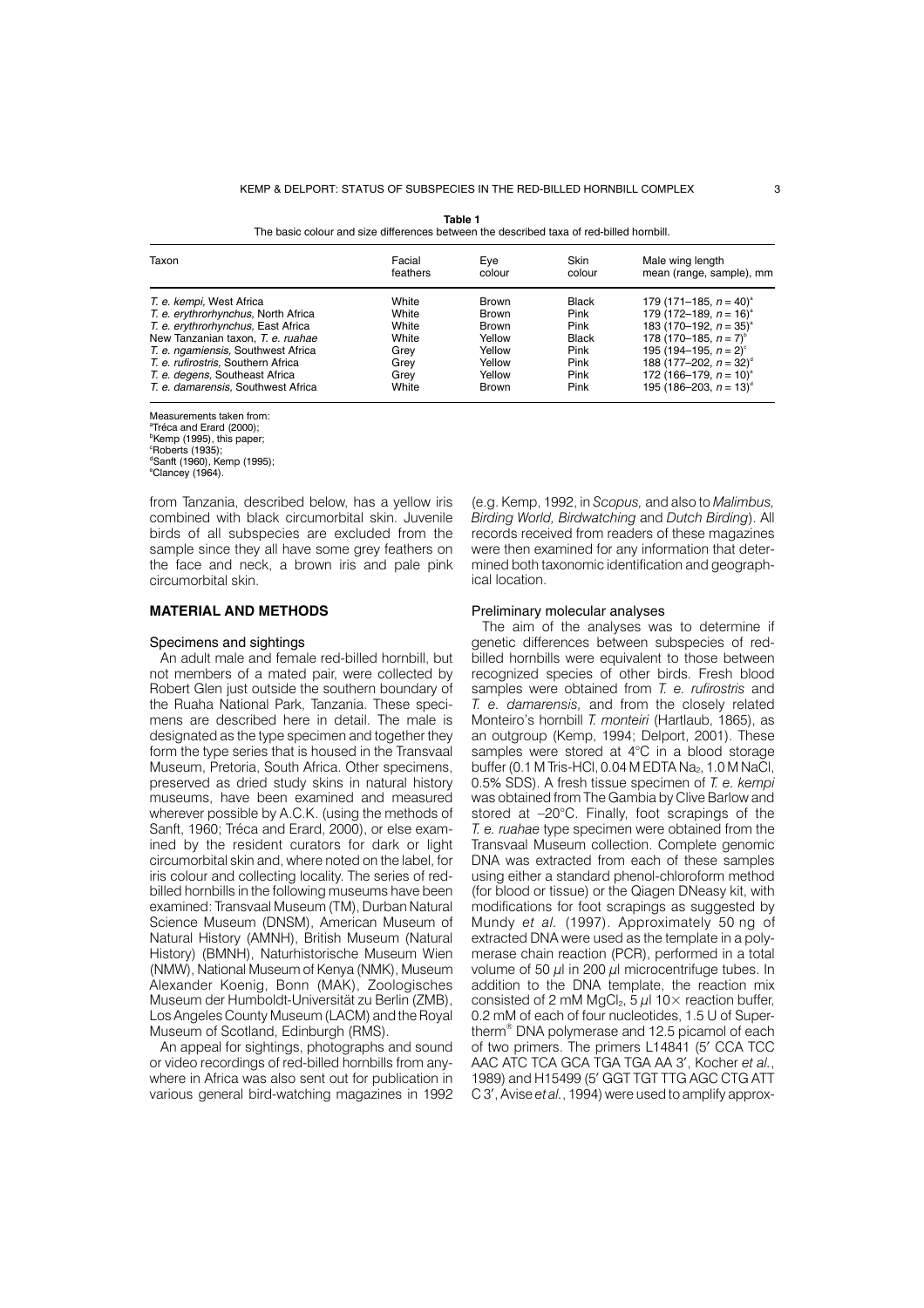imately 650 bases at the 5' end of the mitochondrial DNA (mtDNA) cytochrome *b* region. A Geneamp® PCR System 9700 (Applied Biosystems) was used to cycle the reaction mix through the following sequence of conditions: denaturing at 94°C for 2 minutes, 35 cycles of denaturing at 94°C for 30 seconds, primer annealing at 50 °C for 30 seconds, elongation at 72°C for 90 seconds, and finally an extended elongation period of 10 minutes at 72°C. The amplified PCR products were then purified with the High Pure™ PCR Product Purification kit (Boehringer Mannheim). Dye-terminator cycle sequencing (Big Dye DNA sequencing kit, Applied Biosystems) of the purified PCR products was performed according to the manufacturer's instructions, using the same PCR primers. Finally, sequences of both the heavy and light strands for each individual were determined with an ABI377 automated sequencer (Applied Biosystems).

Sequences were thereafter imported into Sequence Navigator (Applied Biosystems) and proofread. Consensus sequences of the 5' region of the cytochrome *b* gene were aligned in ClustalX version 1.8 for Windows (Thompson *et al.*, 1997). Aligned sequences were imported into MEGA2 (Kumar *et al.*, 2000) where phylogenetic analyses were performed. First, the within- and between-subspecies sequence divergence was calculated using the Kimura two-parameter model of DNA sequence evolution. The within-subspecies sequence divergence was only calculated for two subspecies, *T. e. damarensis* and *T. e. rufirostris,* since more than one individual was sequenced only for these two subspecies. Second, a neighbour-joining phylogenetic tree was constructed, again with the Kimura two-parameter model of DNA sequence evolution. Statistical support of the phylogenetic hypothesis was determined using the bootstrap procedure with 1000 replicates.

### **RESULTS**

## **Tockus erythrorhynchus ruahae subspec. nov.**

DIAGNOSIS. Similar in plumage colour and size to nominate *T. e. erythrorhynchus, sensu stricto,* that occurs parapatrically to the north in northeastern Tanzania and Kenya, and also has white facial and breast plumage with light grey streaks only on the ear coverts. Clearly differentiated, when adult, by the black, bare circumorbital skin (not pale pink or yellow) and by the yellow iris (not brown). Allopatric from *T. e. rufirostris* that occurs to the south in Malawi and Zambia, which is also similar in size and has a yellow iris, but which has pink circumorbital skin and obvious grey streaks on the face, ear coverts, neck and upper breast.

DESCRIPTION. *Adult male*: plumage with dark grey forehead, crown and nape. White superciliary stripe and sides of face, including ear coverts, and all-white neck, breast, abdomen and thighs. Small area of black feathers around edge of gape. Back dark grey-brown with white stripe down centre, leading into all-dark grey-brown rump. Upperwing coverts black with large white terminal spots, especially over mainly white secondaries S5–6. Primaries and outer secondaries S2–4 black with white spot in centre, spots on secondaries with white extension down leading edge of each feather, but adjacent innermost primary P1 and outermost secondary S1 all black. Inner secondary S7 black with distal half white, remainder of inner secondaries S8–10 sooty brown. Central pairs of rectrices R1–2 all black, outer pairs with increasing white from distal one-third on R3 to almost all white on R5. Irregular black patch at inner edge of white on R4, reduced to small spot in centre of white on R5. Bill red, with base pale horn-coloured to white, leading into black centre half on sides of lower mandible. Bare skin around eye and at base of bill black, bare patches of skin on either side of throat pale pink, iris pale yellow, legs and feet black with grey soles. *Adult female*: plumage similar to adult male, but bill all-red, without black mark at base of lower mandible. *Juvenile*: plumage similar to adult, but white areas with slight grey tinge. Bill with smaller area of black at base of lower mandible than in adult male, apparently in both sexes. Circumorbital skin pale pink and iris dark brown.

DISTRIBUTION. At present known only from central and southern Tanzania (Fig. 1), with specimen records from the southern border of the Ruaha National Park (type series detailed below), Ussuangu steppes at the east end of Lake Rukwa (ZMB 9627), Wembere (ZMB 9623, ZMB 9666.47, ZMB 9666.50), Kakoma (ZMB 9630), Maronga near Mkali (ZMB 9632), Yanda on eastern shore of Lake Rukwa (ZMB 20.8616), Lake Rukwa (NMK 8487), Nyangwa River 10 km southeast of Tabora (NMK no number, Louisiana University Museum of Zoology collection number 5350/498), Ugombola (NMW 42483), Kidete near Dodoma (AMNH 202549, two specimens), Mawere (AMNH 428640, two specimens), Mwanansomano's 30 miles south of Tabora (AMNH 414130, AMNH 414132, AMNH 414133), north of Lake Niasa (=Malawi) (BMNH 1905.1.23.97) and Mpimbwe in Mpinda District (BMNH 1950.2.19), plus sightings from all over Ruaha National Park (D. Turner, *in litt.*; R. Glen, *in litt.*) and Katavi National Park (R. Glen, *in litt.*). The exact boundary with the nominate subspecies in northeastern Tanzania is not known at this stage, but specimen records of nominate birds are available for various localities in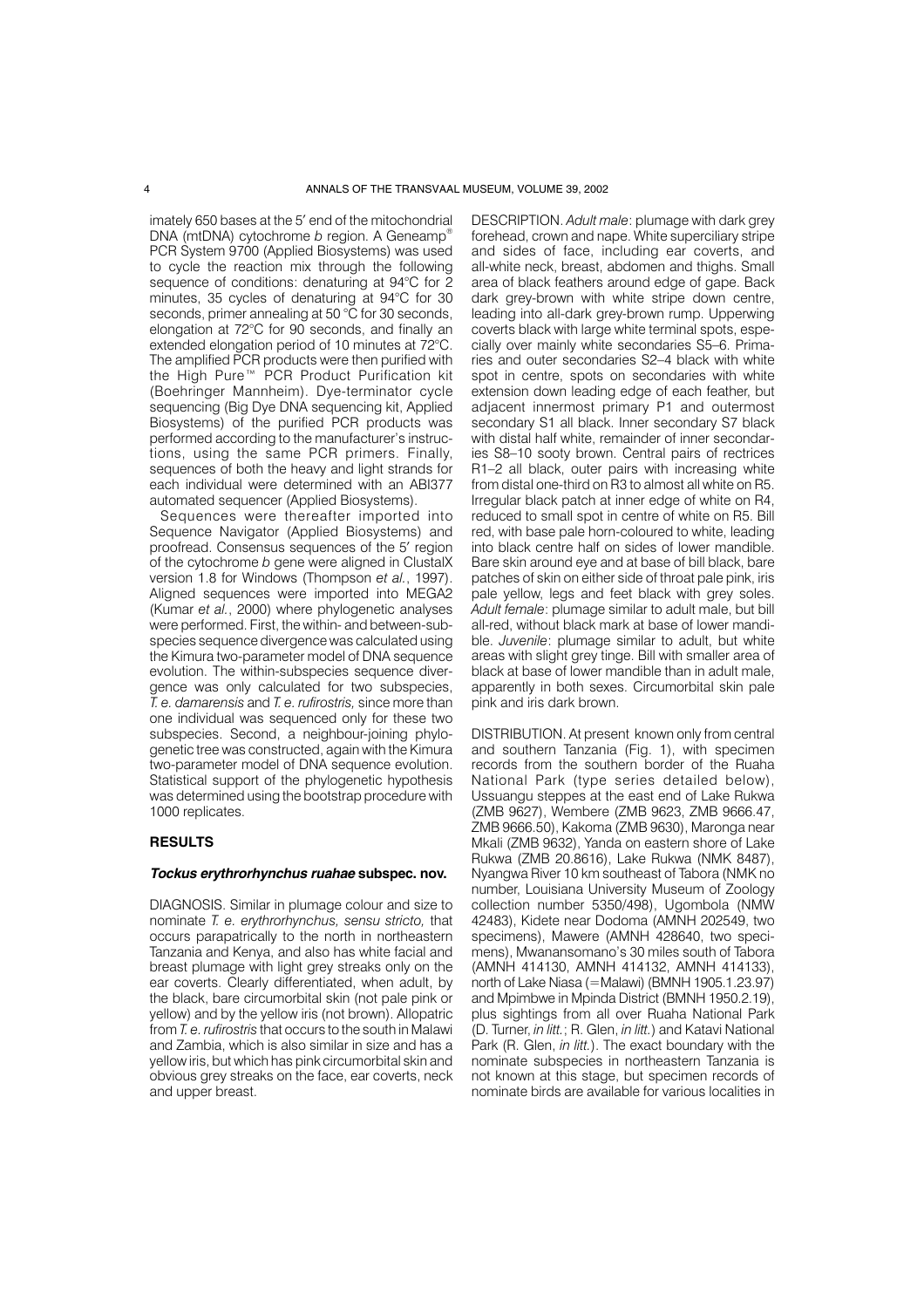#### **Table 2**

Within- and between-subspecies sequence diversity estimates calculated in MEGA2 (Kumar et al., 2000) using the Kimura two-parameter model of sequence evolution. Within-subspecies estimates of sequence diversity estimates appear in bold face on the diagonal, whereas between-subspecies estimates appear on the lower half-matrix. Estimates of within-subspecies sequence diversity are shown only for T. e. damarensis and T. e. rufirostris since more than one individual was sequenced for only these two subspecies.

|                      |       |       | з     | 4     | 5 |
|----------------------|-------|-------|-------|-------|---|
| 1. T. e. damarensis  | 0,001 |       |       |       |   |
| 2. T. e. rufirostris | 0.013 | 0,005 |       |       |   |
| 3. T. e. ruahae      | 0,038 | 0.040 |       |       |   |
| 4. T. e. kempi       | 0,030 | 0.032 | 0,027 |       |   |
| 5. T. monteiri       | 0,062 | 0,064 | 0,075 | 0,061 |   |

Kenya while those from Tanzania include a photograph from Mkomasi Game Reserve (R. Glen, *in litt.*) and sightings from Meru National Park (R. Glen, *in litt.*), Tarangire National Park (P. Beaumont, pers. comm.) and Mpimbare (Dr Michael, *in litt.*)

ETYMOLOGY. Named for the Ruaha National Park and basin of the Ruaha River in central Tanzania, from where the taxon was first noted in the field by Susan Stolberger and from where the type series was collected (Glen and Stolberger, 2001).

MATERIAL EXAMINED. Specimens and photographs detailed under Distribution above.

*Type material*: *Holotype, adult male*: southern border, Ruaha National Park, Tanzania, 1700 m a.s.l., 1 November 1998, coll. Robert Glen, Transvaal Museum accession number TM 78009. Wing length 177 mm, tail length 198 mm, bill length 70 mm, tarsus length 44 mm, mass 128 g. *Paratype, adult female*: southern border, Ruaha National Park, Tanzania, 990 m a.s.l., 1 November 1998, coll. Robert Glen, TM 78008. Wing length 168 mm, tail length 184 mm, bill length 64 mm, tarsus length 43 mm, mass 125 g. The stomach contents of the holotype contained insect remains, including ants, and seeds and of the paratype insect remains, including a beetle larva and seeds.

Adult measurements (BMNH 1950.2.19, BMNH 1905.1.23.97, NMW 42483, TM 78008, TM 78009, ZMB 20.8616, ZMB 9623, ZMB 9627, ZMB 9630, ZMB 9632, ZMB 9666.47, ZMB 9666.50), mean (range) of lengths in mm: male  $(n = 8)$ , wing 178 (170–185); tail 196 (185–212), bill 74 (65–81), tarsus 42 (38–46); female (*n* = 4), wing 166 (163–168), tail 186 (181–192), bill 70 (64–73), tarsus 40 (38–43).

### Molecular results

The sequence divergence estimates indicate that variation of the cytochrome *b* gene within subspecies (0,1 and 0,5% for *T. e. damarensis* and *T. e. rufirostris,* respectively) is notably less than that between subspecies (Table 2). The comparisons

between the subspecies *T. e. rufirostris* and *T. e. damarensis* are most similar, with a sequence divergence of 1,3%. The subspecies *T. e. rufirostris* and *T. e. ruahae* are least similar, with a sequence divergence of 4,0%. The sequence divergences of the various *T. erythrorhynchus* subspecies from the related outgroup species *T. monteiri* range from 6,1–7,5%. The phylogenetic analysis indicates that specimens from *T. e. rufirostris* and *T. e. damarensis* form separate monophyletic groups with good bootstrap support (Fig. 2), even though these two subspecies apparently are related more closely to one another than to any other subspecies. Although only one individual was sequenced for both *T. e. ruahae* and *T. e. kempi,* it is clear that these two subspecies are more closely related to one another than either is to *T. e. rufirostris* or *T. e. damarensis.* This separate northern grouping is again supported by a high bootstrap value. Unfortunately, no DNA could be extracted from the available specimens of nominate *T. e. erythrorhynchus, sensu stricto.*

### **DISCUSSION**

Differences in visual and vocal signals, such as colours of signal areas, forms of displays or structures of calls, are expected to play an important role in mate recognition (Paterson, 1985; Ferguson, 1999). Accurate mate recognition has been proposed as an essential component for the stability and cohesion of genetic and phenotypic patterns within populations, while differences in mate recognition patterns between populations are also invoked in divergence and the process of speciation (Templeton, 1989, 1998; Ferguson, 1999). Furthermore, congruence between differences in signals, morphology and genetic distance are also important when making cladistic decisions on the systematic and taxonomic limits of species (Cracraft, 1989; Crowe, 1999).

Two new subspecies of red-billed hornbill, *T. e. kempi* and *T. e. ruahae,* have been recognized only recently, primarily on the basis of consistent differences in the colours of two important adult signal areas, the bare circumorbital skin and the iris.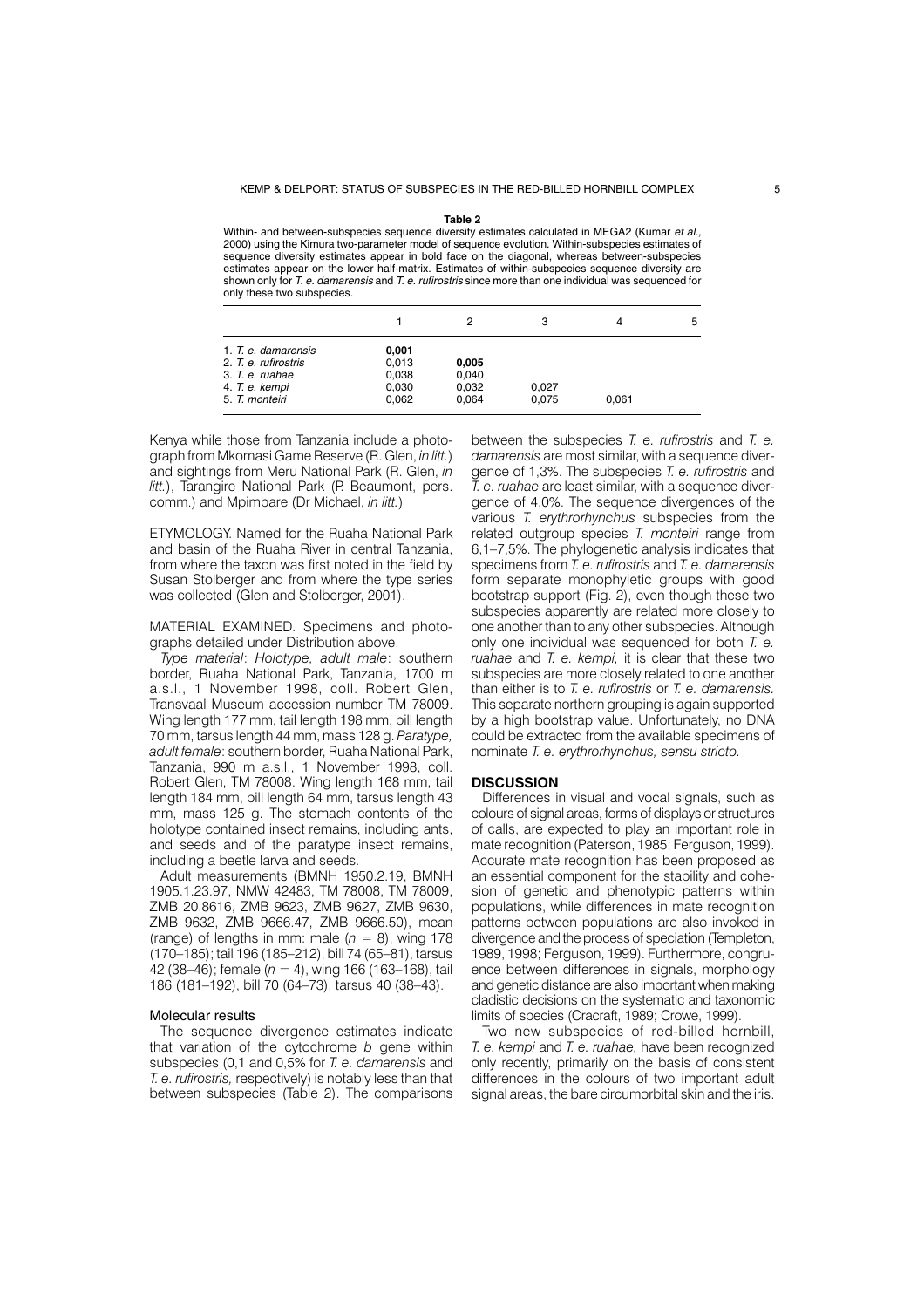

Phylogenetic analysis of the sequence data for c. 650 bases of the mtDNA cytochrome b region of each red-billed hornbill taxon, using the programme MEGA2 (Kumar et al., 2000) to construct a neighbour-joining phylogenetic tree with the Kimura two-parameter model of DNA sequence evolution. Numbers at nodes indicate bootstrap values expressed as percentage of 1000 simulations, whereas scale indicates sequence divergence as calculated using the Kimura two-parameter model of DNA sequence evolution.

For each of the five taxa of red-billed hornbill now recognized, apart from the obvious and consistent differences mentioned above, there are also some differences in size (Sanft 1960; Kemp, 1995; Tréca and Erard, 2000; Table 1), in the tones and extent of black and white areas in the plumage, especially on the rectrices and remiges, and in details of the main loud calls and territorial displays. These differences have not been examined in detail for an adequate sample of specimens from all taxa, especially not for the new taxon described above nor for an anomalous form from Kenya that is described below. We recommend further detailed study on these aspects for all subspecies.

Similar separation of taxa has also been proposed for the closely related yellow-billed hornbill species, *T. flavirostris* (Rüppell, 1835), and *T. leucomelas* (H. K. Lichtenstein, 1842), from eastern and southern Africa, respectively, that also involves black versus pink circumorbital skin, yellow iris colour and differences in calls, (Kemp and Crowe, 1985; Kemp 1995). *Tockus flavirostris* and its close relative *T. deckeni* (Cabanis), 1869, (Kemp, 1994) coincidentally both occur in east and northeast Africa, both having black circumorbital skin, while the iris is yellow in the former and brown in the latter.

We propose that consistent differences in the colour of signal areas between the geographically-discrete populations of the red-billed hornbill, currently named as subspecies, deserve their recognition as at least five different species (Fig. 1 and caption). Detailed work on two of the subspecies suggests that they deserve specific separation as the Damaraland red-billed hornbill, *T. damarensis,* and the southern African red-billed hornbill, *T. rufirostris* (Delport, 2001; Delport *et al.*, in press). This decision is supported even though they differ only in size, the colour of the facial plumage and iris,

and have the least molecular separation for the mtDNA cytochrome *b* gene for any pair of subspecies. Their separation is further supported by differences in calls and displays, despite the existence of a narrow zone of asymmetrical hybridization between the populations (Delport, 2001).

Subjective differences in calls and displays have also been reported for the three northern populations that are currently recognized as subspecies (Delport, 2001), while preliminary measures of genetic distance between all five subspecific populations are similar to values between recognized species in other avian taxa (Johns and Avise, 1998). We recommend that, since the northern subspecies are even more divergent than the two southern subspecies that have been studied in detail, they should all be considered as separate species by extrapolation.

Furthermore, apart from the evidence presented in this paper, we support the separation of the discrete populations as full species on pragmatic grounds, so that information about their biology is not conflated, confused and applied inappropriately to their future study and conservation. Overall, we propose that the subspecies of red-billed hornbill be considered as five separate species until evidence to the contrary is provided.

The range of *T. e. ruahae,* as currently known, is restricted to the basin between the mountains and lakes of the main Albertine Rift Valley in the east and the Eastern Arc Mountains in the west. A number of bird taxa have been described as endemic to the montane forests on either side (Rodgers and Humewood, 1982; Lovett and Wasser, 1993) but few are recognized from within the rain shadow to the west of the Eastern Arc Mountains and drier savanna that this produces. This description of a taxon endemic to the dry basin between the rift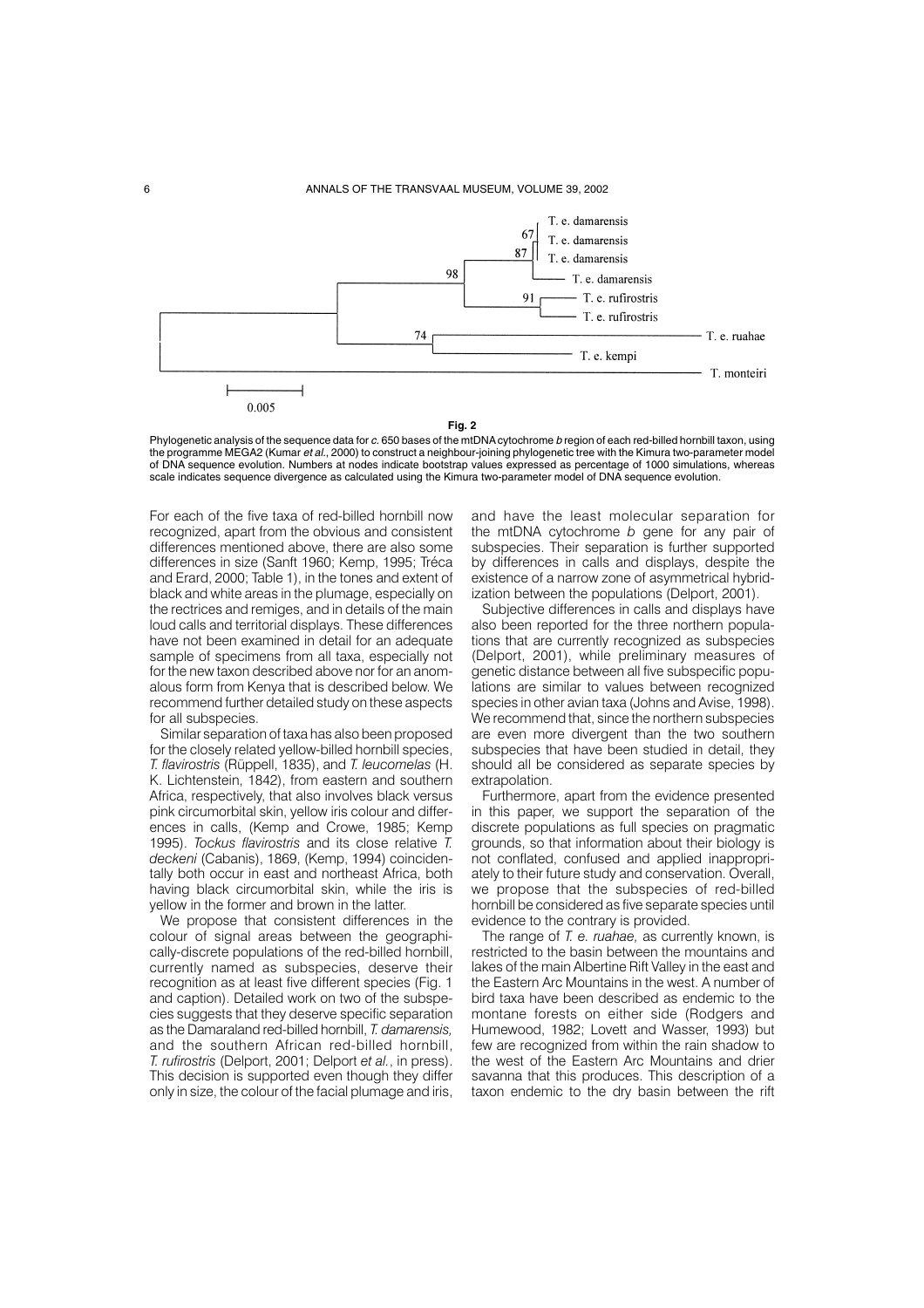mountains suggests that other distinctive taxa might also be expected from this region.

During the course of this investigation, four photographs were also submitted of nominate adult *T. e. erythrorhynchus, sensu stricto,* that were normal in every respect, with a white face and pale circumorbital skin, except that they had a yellow iris (three males and two females, H. de Groot, *in litt.*; G. Langsbury, *in litt.*; C. and A. Parnell, *in litt.*; L. Vinceguerra, *in litt.*). All photographs were taken in Samburu National Park, northeastern Kenya. Other sightings of red-billed hornbills with a yellow iris were reported for elsewhere in Kenya (Dr Michael, *in litt.*; D. Turner, *in litt.*), but more details are required. This suggests the possibility of a further, undescribed, sixth taxon of red-billed hornbill, apparently endemic to Kenya. Further study of this and other populations that comprise the widespread complex of the red-billed hornbill offer an excellent opportunity to understand patterns of speciation that might have occurred across the savannas of sub-Saharan Africa.

### **ACKNOWLEDGEMENTS**

We thank the following persons who assisted with this study in various ways: Clive Barlow, D. A. Bauermann, Phyll Beaumont, Leon Bennun, Nigel Blake, Paulette Bloomer, Christian Boix-Hinzen, Leo J. R. Boon, Philip Clancey, Peter Colston, John Delevoryas, Moussa Diop, Christian Erard, Willem Ferguson, Robert Glen, Henk de Groot, Andy Elliott, Gordon Gale, M. E. Gore, Alan Hands, Jon Hornbuckle, Michael King, Joris Komen, Brian Lancastle, G. Langsbury, Linda Macaulay, Isabel Martinez, Peter Maton, John K. R. Melrose, John Mendelsohn, Dr Michael, Colin and Alison Parnell, Chris Patrick, P. R. Pittard, Arno and Karien Pusch, Kelly Sams, Per Schiermacker-Hansen, Patrick Sellar, Susan Stolberger, Bernard Tréca, Don Turner, Lorenzo Vinciguerra and Martin Woodcock. We thank the Transvaal Museum, University of Pretoria, and National Research Foundation (formerly Foundation for Research Development) for their support.

### **REFERENCES**

- AVISE, J. C., NELSON, W. S. and SIBLEY, C. S., 1994. DNA sequence support for a close phylogenetic relationship between some storks and New World vultures. Proceedings of the National Academy of Sciences USA **91**: 5173–5177.
- CLANCEY, P. A., 1964. Miscellaneous notes on African birds XXI. A new subspecies of red-billed hornbill Tockus erythrorhynchus (Temminck) from the south-eastern lowlands of Africa. Durban Museum Novitates **7**: 130–132.
- CRACRAFT, J., 1989. Speciation and its ontology: the empirical consequences of alternative species concepts for understanding patterns and processes of differentiation. In: OTTE, D. and ENDLER, J. A., eds, Speciation and

its consequences, pp. 28–59. Sinauer, Sunderland, Massachusetts.

- CROWE, T. M., 1999. Species as multifaceted entities. In: ADAMS, J.J. and SLOTOW, R.H. eds, Proceedings of the 22nd International Ornithology Congress, Durban, pp. 1490–1405. BirdLife South Africa, Johannesburg.
- DELPORT, W., 2001. The taxonomic status of the Damaraland redbilled hornbill (Tockus erythrorhynchus damarensis). A behavioural, morphological and molecular analysis. M.Sc. thesis, University of Pretoria, Pretoria.
- DELPORT, W., FERGUSON, J. W. H., BLOOMER, P. and KEMP, A. C., in press. When should subspecies be elevated to species? A multidisciplinary approach to determining hornbill taxonomic status. In: POONSWAD, P., ed., Proceedings of the 3rd International Hornbill Workshop, Phuket, Thailand, May 2001. Hornbill Foundation Thailand, Bangkok.
- DIOP, M. S., 1993. Eco-ethologie du petit calao à bec rouge, Tockus (Lophoceros) erythrorhynchus (Temminck, 1823) en zone de savanne. Thesis, Université Cheikh Anta Diop de Dakar, Dakar.
- FERGUSON, J. W. H., 1999. The significance of mate selection and mate recognition in speciation. In: ADAMS, N. J. and SLOTOW, R. H., eds, Proceedings of the 22nd International Ornithological Congress, Durban, pp. 1496–1504. Birdlife South Africa, Johannesburg.
- FRY, C. H., KEITH, S. and URBAN, E. K., 1988. The birds of Africa, Volume III. Academic Press, London.
- GLEN, R. and STOLBERGER, S., 2001. Black-faced red-billed hornbills (Tockus erythrorhynchus) in Ruaha National Park, south-western Tanzania. Scopus **21**: 62–63.
- JOHNS, G. C. and AVISE, J. C., 1998. A comparative summary of genetic distances in the vertebrates from the mitochondrial cytochrome b gene. Molecular Biology and Evolution **15**: 1481–1490.
- KEMP, A. C., 1976. A study of the ecology, behaviour and systematics of Tockus hornbills (Aves: Bucerotidae). Transvaal Museum Memoir No. 20. Transvaal Museum, Pretoria
- KEMP, A. C., 1992. Request: red-billed hornbills in Africa. Scopus **16**: 13.
- KEMP, A. C., 1994. Abstract: Congruence of phylogenies for Tockus hornbills (Bucerotiformes) based on behaviour, ecology, morphology, DNA hybridisation and ectoparasites. Journal für Ornitologie **135**: 338.
- KEMP, A. C., 1995. Bird families of the world. The hornbills: Bucerotiformes. Oxford University Press, Oxford.
- KEMP, A. C. and CROWE, T. M., 1985. The systematics and zoogeography of Afrotropical hornbills (Aves: Bucerotidae). In: SCHUCHMANN, K., ed., Proceedings of the International Symposium on African Vertebrates, pp. 279–324. Zoologische Forschungsinstitut und Museum Alexander Koenig, Bonn.
- KEMP, A. C. and KEMP, M. I., in press. An overview of hornbill studies in Africa. In: POONSWAD, P., ed., Proceedings of the 3rd International Hornbill Workshop, Phuket, Thailand, May 2001. Hornbill Foundation Thailand, Bangkok.
- KOCHER, T. D., THOMAS, W. K., MEYER, A., EDWARDS, S. V., PÄÄBO, S., VILLABLANCA, F. X. and WILSON, A. C., 1989. Dynamics of mitochondrial DNA evolution in animals: amplification and sequencing with conserved primers. Proceedings of the National Academy of Sciences USA **86**: 6196–6200.
- KUMAR, S., TAMURA, K. and NEI, M., 2000. MEGA: molecular evolutionary genetics analysis, version 2.0.